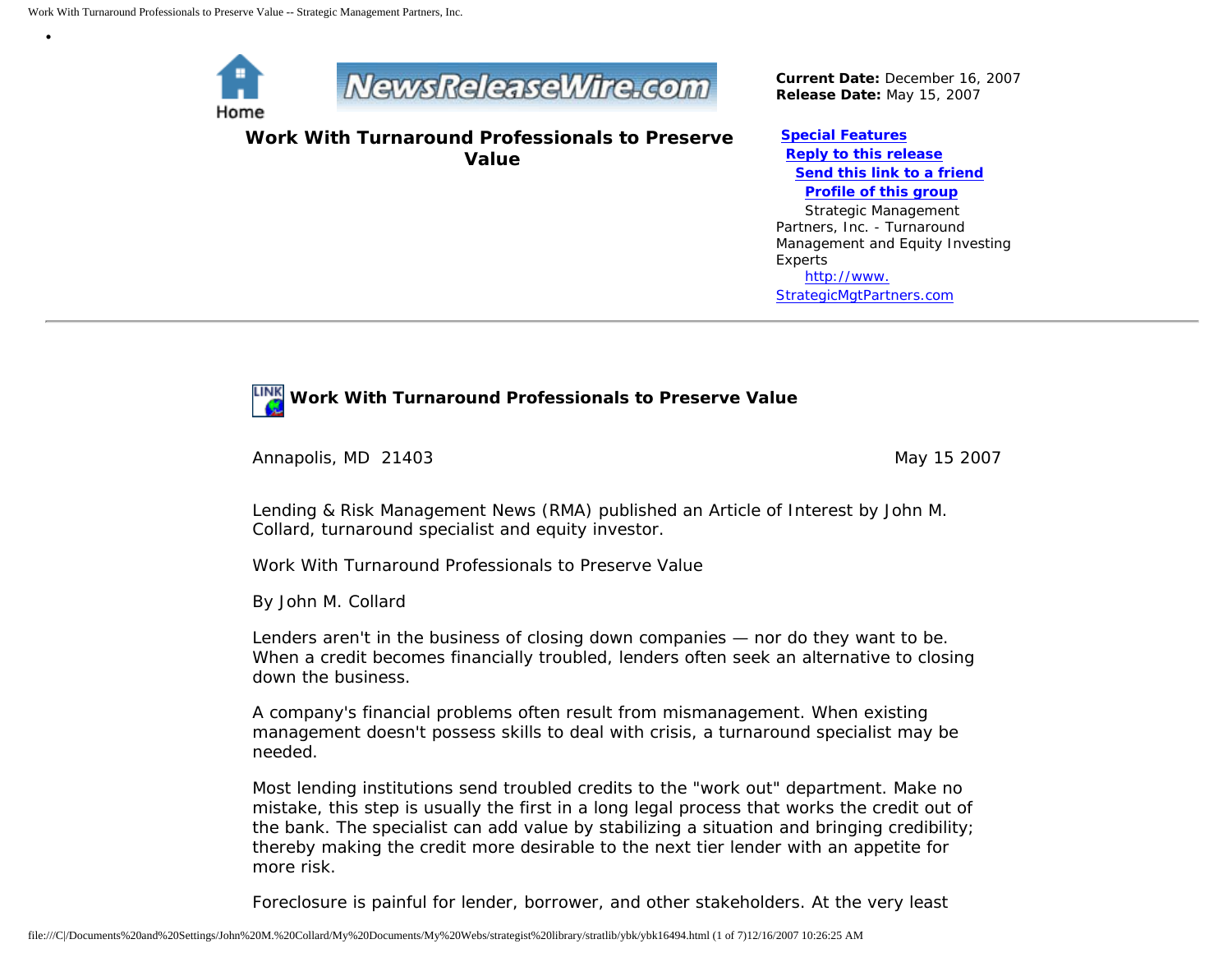there will be substantial legal fees, other costs, loan loss reserves, and perhaps a loss of principal. In many cases, it is in everyone's best interest to restore the company to financial health.

Contrasting Leadership Styles

We Compare The Skill in Stable, Healthy Scenario and in the Troubled or Turnaround Situation:

Focus = On Objectives when healthy, but on Survival, Action, Problem-Solving when in trouble

Decision Making = Deliberate when healthy, but Decisive, Immediate when in trouble

Authority = Delegate when healthy and situation allows, but Direct Involvement is key when in trouble

People = Develop skills when time allows, but Recruit Talent, Stress Communications when in trouble

Leader Respected For: Management Reputation when healthy, but instead for Financial Credibility and Decisiveness when in trouble

Leader Known For: Consistency when healthy and stable conditions, but instead for the Ability to Shift Gears when in Trouble and time is of the essence

#### Leadership Styles

The management skills necessary to rescue a troubled company are dramatically different from those needed to manage operations and growth in a healthy company. In a healthy company, management focuses on long term objectives, coaching, and team building. With the luxury of time, the occasional mistake generally will not do lasting harm. However, in a financially distressed company, time becomes the enemy. As the company's problems compound and cash flow evaporates, it becomes critical for management to act quickly and decisively.

In a turnaround situation, management must focus on short-term survival. While a manager in a stable environment should be known among employees and shareholders for consistency in making decisions, a manager in a troubled company must be able to shift gears to deal with the daily crises that inevitably occur.

Existing management often goes through a "denial" phase. They tend to blame their situation on external factors, such as the lender's refusal to advance additional funds, rather than examining the way the company is managed. In the eyes of management, the lender becomes an enemy. If a negative view of the lender's role develops, the lender may need leverage (a condition of added financing, or threat of foreclosure) to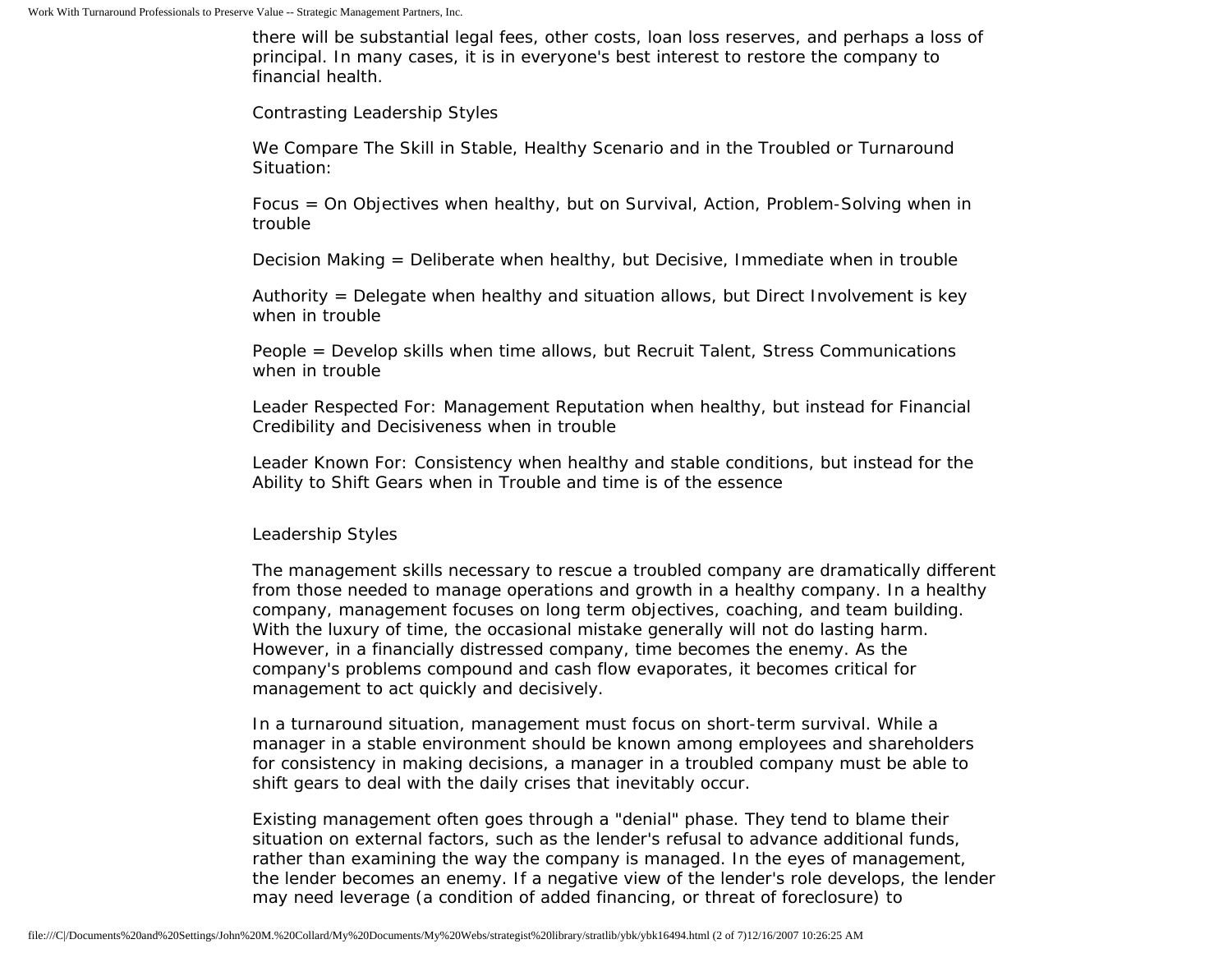recommend use of an outside advisor.

### Lender Liability

Lenders should avoid deciding on which turnaround professional the borrower should use. Lenders can insist on the use of a turnaround specialist, perhaps as a condition of additional capital. Many lenders present the borrower with a "short list" of specialists; however, the company should be free to choose its own advisor or leader. By recommending a particular professional, the lender may expose the bank to liability.

## Finding the Right Turnaround Professional

Turnaround specialists generally are either interim managers or consultants. Interim managers will replace the CEO, take the decision-making reins, and guide the company through troubled waters, hopefully to safety. Consultants advise management; possibly the same management that got the company into trouble in the first place. Whether a consultant is effective depends on management's willingness to listen and to implement the specialist's recommendations.

The turnaround specialist must possess the skills to deal with a financially troubled company and have the ability to make the tough decisions needed during a recovery. Specialists are hired for their management ability; the ability to bring order out of chaos; the ability to marshal resources and maximize value from those diverse resources. If the company requires special expertise, then the specialist will attract that expertise. Remember, experience in dealing with crises and change may be more important than industry experience.

It is important that the turnaround professional be financially credible and honor commitments. The company, bank and other interested parties should be able to rely on the specialist to protect their interests while providing them with accurate information they need on a timely basis. The earlier trouble is detected, the more probability of turnaround success. When hiring a turnaround specialist:

- \* Check the person's references.
- \* Review proposals versus what can realistically be accomplished.
- \* Require engagement agreements.
- \* Hire an individual, not the firm; personal chemistry with the managers is critical.

#### How the Specialist Operates

The specialist offers a new set of eyes, skills and understanding of troubled situations to independently evaluate the company's circumstances. The process will focus on several issues:

- \* Is the business viable?
- \* What is the purpose of the business?
- \* Should it be saved? Why? Are those reasons valid?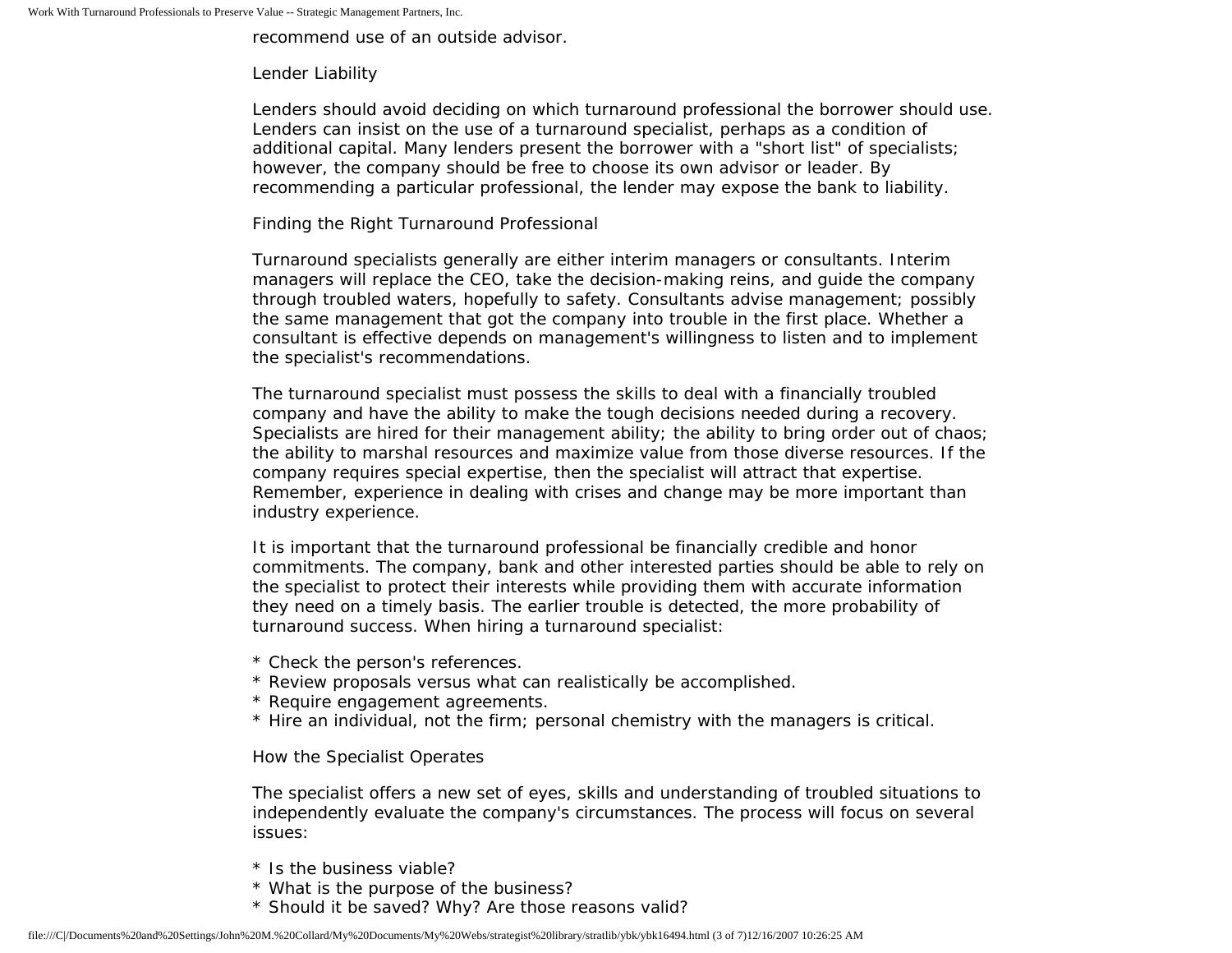- \* Is there a core business which can be the source for the emerging business?
- \* Are there sufficient cash resources to fuel the recovery?
- \* Which existing managers are capable of leading parts of the company?

Remember, not all companies are salvageable.

This fact-finding must occur as quickly as possible so that a realistic assessment of the current state of the company can be prepared. The specialist's first priority will be to manage cash flow, to stop the hemorrhage. Analyzing sales and profit centers, and asset utilization should indicate where the real problems, not the symptoms, are located. Next a business plan outlining and suggesting possible courses of action will be prepared. Once the course of action is chosen, implementation and monitoring can occur. The specialist should remain involved at least until the business is stabilized, and preferably until the transformation is complete.

The Turnaround Management Association (TMA), based in Chicago (www.turnaround. org), can be one source for professionals. TMA has developed a Certified Turnaround Professional (CTP) program (www.actp.org) to help the selection process. TMA also offers loan officers a training forum to learn more about the benefits derived from working with turnaround specialists.

A good turnaround specialist will develop a permanent management team within the company to preserve value, instead of hiring a large team of outsiders who, when they leave, take that value with them. The specialist should work themselves out of a job to be most effective, while leaving the company with the ability to grow and prosper as a stand alone going concern.

For more information about working with turnaround professionals, visit: www. StrategicMgtPartners.com or call (410) 263-9100

## About the Author

John M. Collard, is Chairman of Annapolis, Maryland-based Strategic Management Partners, Inc. (410-263-9100, www.StrategicMgtPartners.com ), a nationally recognized turnaround management firm specializing in interim executive leadership, asset recovery, and investing in underperforming companies. He is Past Chairman of the Turnaround Management Association, a Certified Turnaround Professional, and brings 35 years senior operating leadership, \$85M asset recovery, 40+ transactions worth \$780M+, and \$80M fund management expertise to run troubled companies, and advise company boards, litigators, institutional and private equity investors.

www.StrategicMgtPartners.com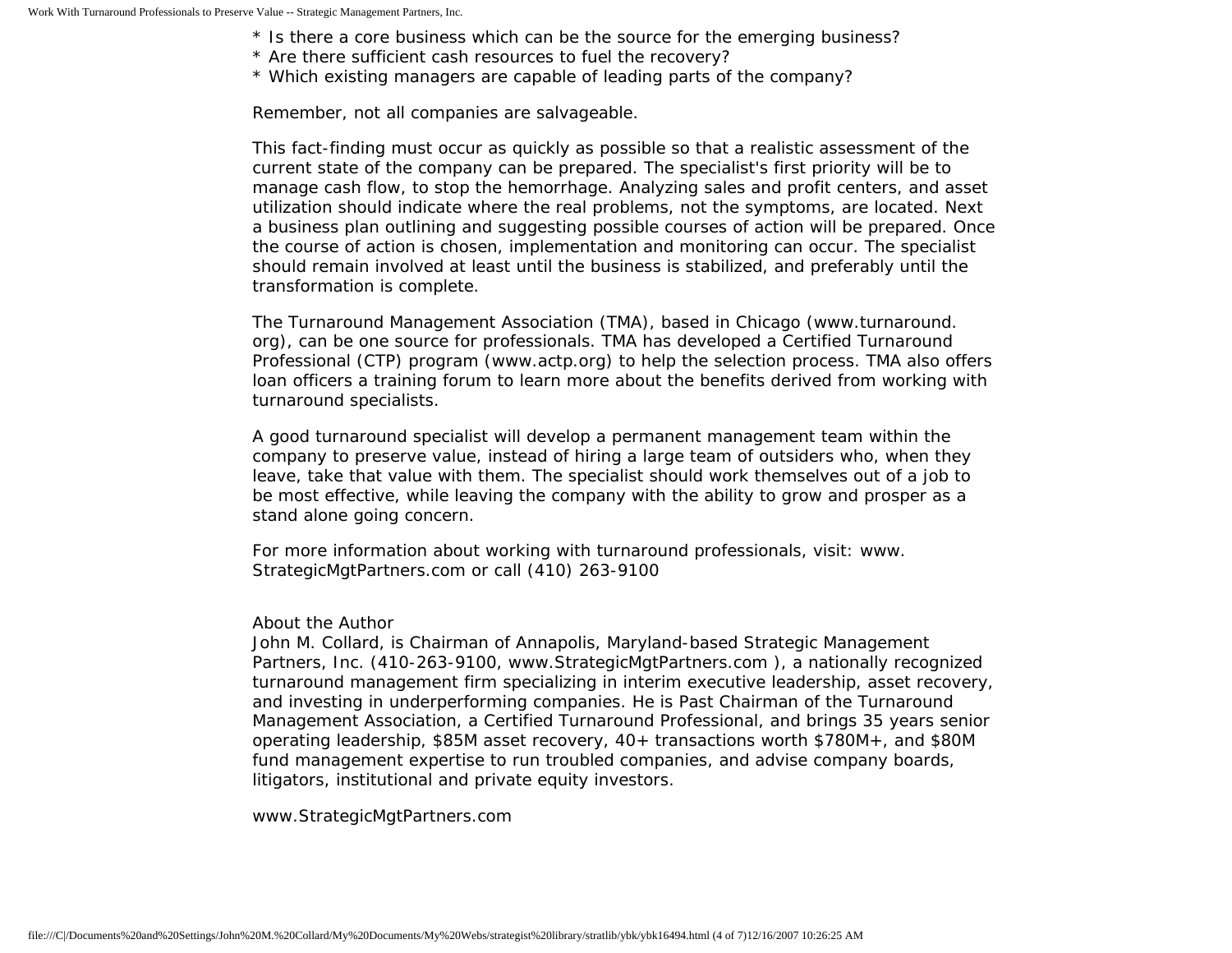Work With Turnaround Professionals to Preserve Value -- Strategic Management Partners, Inc.

John M. Collard (Strategist@aol.com) Chairman Strategic Management Partners, Inc. 522 Horn Point Drive Annapolis, MD 21403 Phone : 410-263-9100 Fax : 410-263-6094

[www.StrategicMgtPartners.com](http://www.strategicmgtpartners.com/)

More Information [Library: Work With Turnaround Professionals to Preserve Value](http://members.aol.com/stratlib/lrmn.html)

[Contact John M. Collard](http://www.expertclick.com/expertClick/contact/default.cfm?Action=ContactExpert&GroupID=1016) 囯

[Ask a question with InterviewNetS](http://www.expertclick.com/expertClick/contact/default.cfm?GroupID=1016)M

# **Other experts on these topics:**

- **1. [Management](http://www.expertclick.com/search/default.cfm?SearchCriteria=Management)**
- **2. [Leadership](http://www.expertclick.com/search/default.cfm?SearchCriteria=Leadership)**
- **3. [Planning](http://www.expertclick.com/search/default.cfm?SearchCriteria=Planning)**
- **4. [Invest](http://www.expertclick.com/search/default.cfm?SearchCriteria=Invest)**
- **5. [Strategy](http://www.expertclick.com/search/default.cfm?SearchCriteria=Strategy)**
- **6. [Small Business](http://www.expertclick.com/search/default.cfm?SearchCriteria=Small Business)**
- **7. [Strategic Planning](http://www.expertclick.com/search/default.cfm?SearchCriteria=Strategic Planning)**
- **8. [Advisor](http://www.expertclick.com/search/default.cfm?SearchCriteria=Advisor)**
- **9. [Valuation](http://www.expertclick.com/search/default.cfm?SearchCriteria=Valuation)**
- **10. [Transition](http://www.expertclick.com/search/default.cfm?SearchCriteria=Transition)**
- **11. [Value](http://www.expertclick.com/search/default.cfm?SearchCriteria=Value)**
- **12. [Bankruptcy](http://www.expertclick.com/search/default.cfm?SearchCriteria=Bankruptcy)**
- **13. [Crisis Management](http://www.expertclick.com/search/default.cfm?SearchCriteria=Crisis Management)**
- **14. [Governance](http://www.expertclick.com/search/default.cfm?SearchCriteria=Governance)**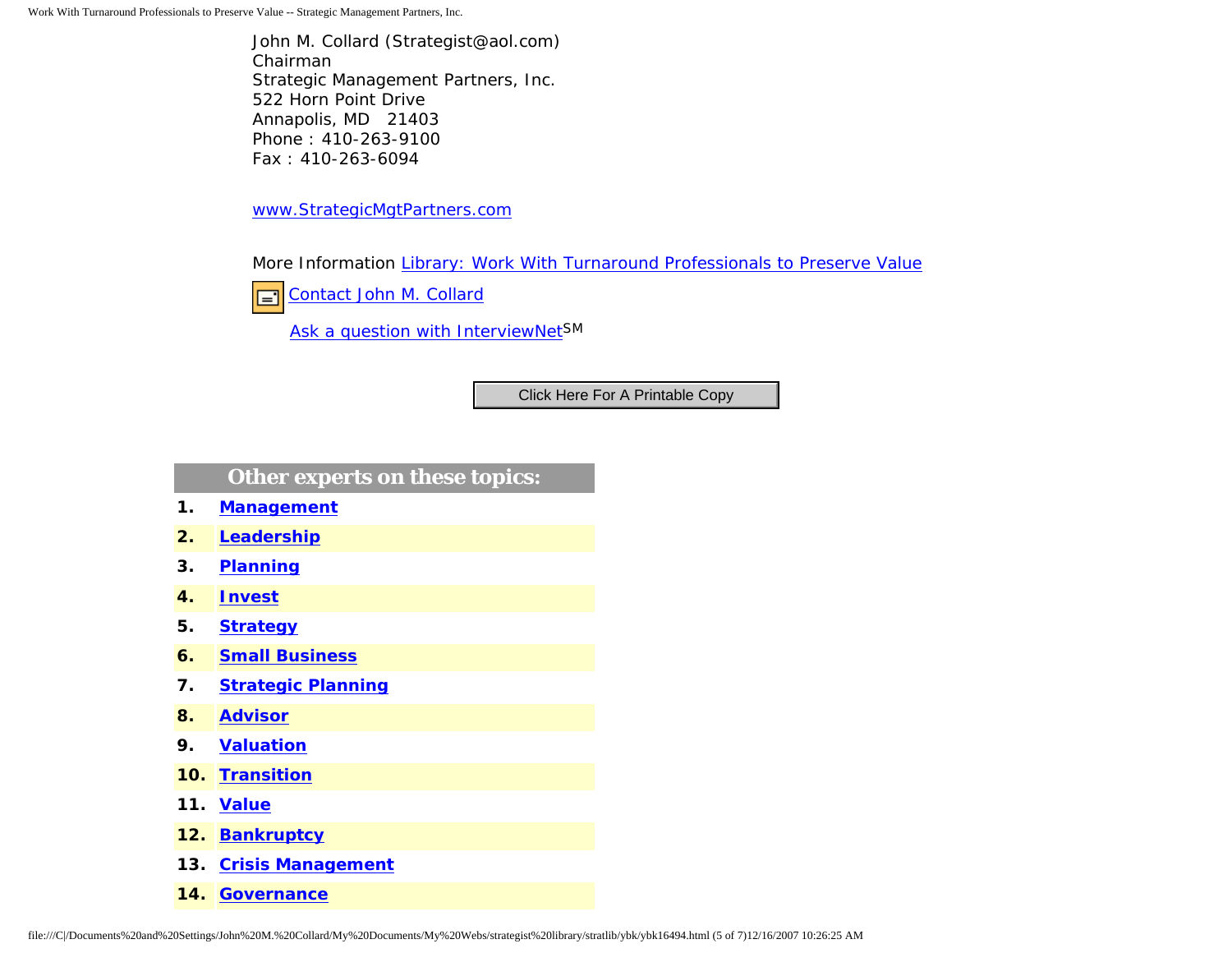- **15. [Investment Management](http://www.expertclick.com/search/default.cfm?SearchCriteria=Investment Management)**
- **16. [CEO Effectiveness](http://www.expertclick.com/search/default.cfm?SearchCriteria=CEO Effectiveness)**
- **17. [Executive Leadership](http://www.expertclick.com/search/default.cfm?SearchCriteria=Executive Leadership)**
- **18. [Turnaround](http://www.expertclick.com/search/default.cfm?SearchCriteria=Turnaround)**
- **19. [Corporate Change](http://www.expertclick.com/search/default.cfm?SearchCriteria=Corporate Change)**
- **20. [Ethical Issues/Management](http://www.expertclick.com/search/default.cfm?SearchCriteria=Ethical Issues/Management)**
- **21. [Startup](http://www.expertclick.com/search/default.cfm?SearchCriteria=Startup)**
- **22. [Corporate Restructuring](http://www.expertclick.com/search/default.cfm?SearchCriteria=Corporate Restructuring)**
- **23. [Executive Transition](http://www.expertclick.com/search/default.cfm?SearchCriteria=Executive Transition)**
- **24. [Turnaround Management](http://www.expertclick.com/search/default.cfm?SearchCriteria=Turnaround Management)**
- **25. [Venture Capital](http://www.expertclick.com/search/default.cfm?SearchCriteria=Venture Capital)**
- **26. [Asset Recovery](http://www.expertclick.com/search/default.cfm?SearchCriteria=Asset Recovery)**
- **27. [Corporate Renewal](http://www.expertclick.com/search/default.cfm?SearchCriteria=Corporate Renewal)**
- **28. [Bank Portfolio Management](http://www.expertclick.com/search/default.cfm?SearchCriteria=Bank Portfolio Management)**
- **29. [Bankruptcy Avoidance](http://www.expertclick.com/search/default.cfm?SearchCriteria=Bankruptcy Avoidance)**
- **30. [Chief Executive Officers](http://www.expertclick.com/search/default.cfm?SearchCriteria=Chief Executive Officers)**
- **31. [Leadership Management](http://www.expertclick.com/search/default.cfm?SearchCriteria=Leadership Management)**
- **32. [Reposition](http://www.expertclick.com/search/default.cfm?SearchCriteria=Reposition)**
- **33. [Systems Integration](http://www.expertclick.com/search/default.cfm?SearchCriteria=Systems Integration)**
- **34. [Bankruptcy Re-Organization](http://www.expertclick.com/search/default.cfm?SearchCriteria=Bankruptcy Re-Organization)**
- **35. [Equity Capital](http://www.expertclick.com/search/default.cfm?SearchCriteria=Equity Capital)**
- **36. [Equity Investing](http://www.expertclick.com/search/default.cfm?SearchCriteria=Equity Investing)**
- **37. [Investing Investments](http://www.expertclick.com/search/default.cfm?SearchCriteria=Investing Investments)**
- **38. [Troubled Companies](http://www.expertclick.com/search/default.cfm?SearchCriteria=Troubled Companies)**
- **39. [Underperforming](http://www.expertclick.com/search/default.cfm?SearchCriteria=Underperforming)**

**Click to find more Experts on these topics**